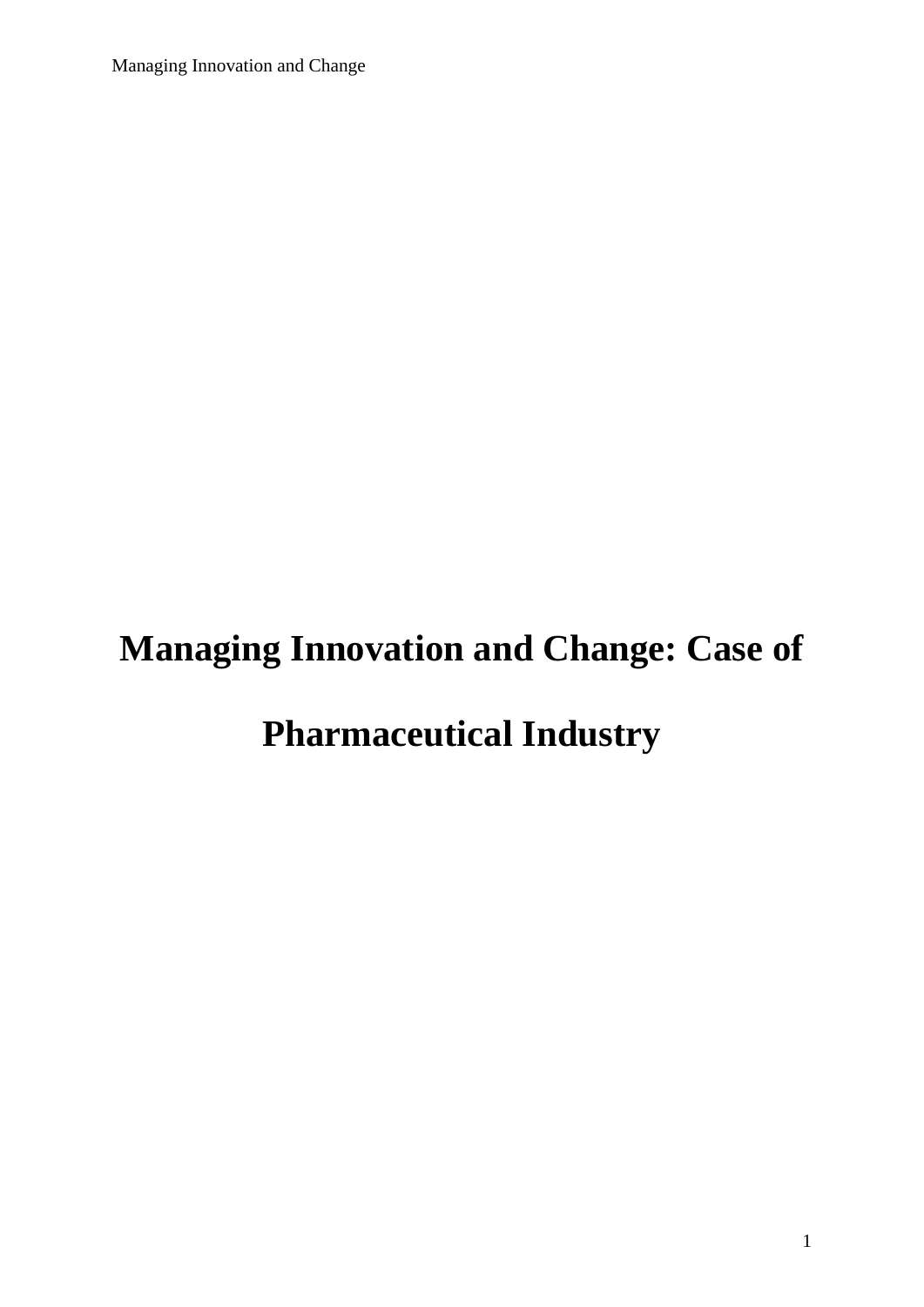In contemporary context, the pharmaceutical and biotechnology sectors are characterised by a high level of competition and innovation. Some fifteen or twenty years ago biotechnology, which was heavily depended on advances in molecular biology, and pharmaceuticals, which was predominantly based on microbiology and chemistry, were widely recognized as separate industries. However, now biotechnology and pharmaceutical companies are significantly interconnected and are evolving into complex systems, representing particular innovation networks.

The transformation from an old to a new biotechnology industry has been attained through the support of financial investors at the end of the 1970s. Business vision of biotech industry has been changed. Investors expected that alike antibiotics that provided treatment for infections, genetic methods would be able to cure genetic diseases. For instance, in 1979 Syntex Corporation provided serious financial support for some academic researches. However, most of the pharmaceutical firms adopted a narrow-front strategy, first building capabilities associated with specific products that they had in market or had targeted for research and development. A few companies bypassed this stage and attempted to acquire general biotech capabilities very quickly, usually through acquisition. Whichever strategy they implemented, the pharmaceutical companies had to manage their way through a transition that was sometimes painful for their existing personnel in R&D and in other parts of the organization. There were "transition costs" (Williams, 1993). These costs help explain the preference for an incremental transition, as do the relationships between biotech and the pharmaceutical firms' existing product lines and capabilities.

However, according to Ostro and Esposito the role of investment in biotechnology was continuously shifting from financing scientific ventures towards funding young and ambitious companies pursuing their stock potential (Ostro and Esposito, 1999). During 1990s pharmaceutical and biotech industry were characterized with multidisciplinary knowledge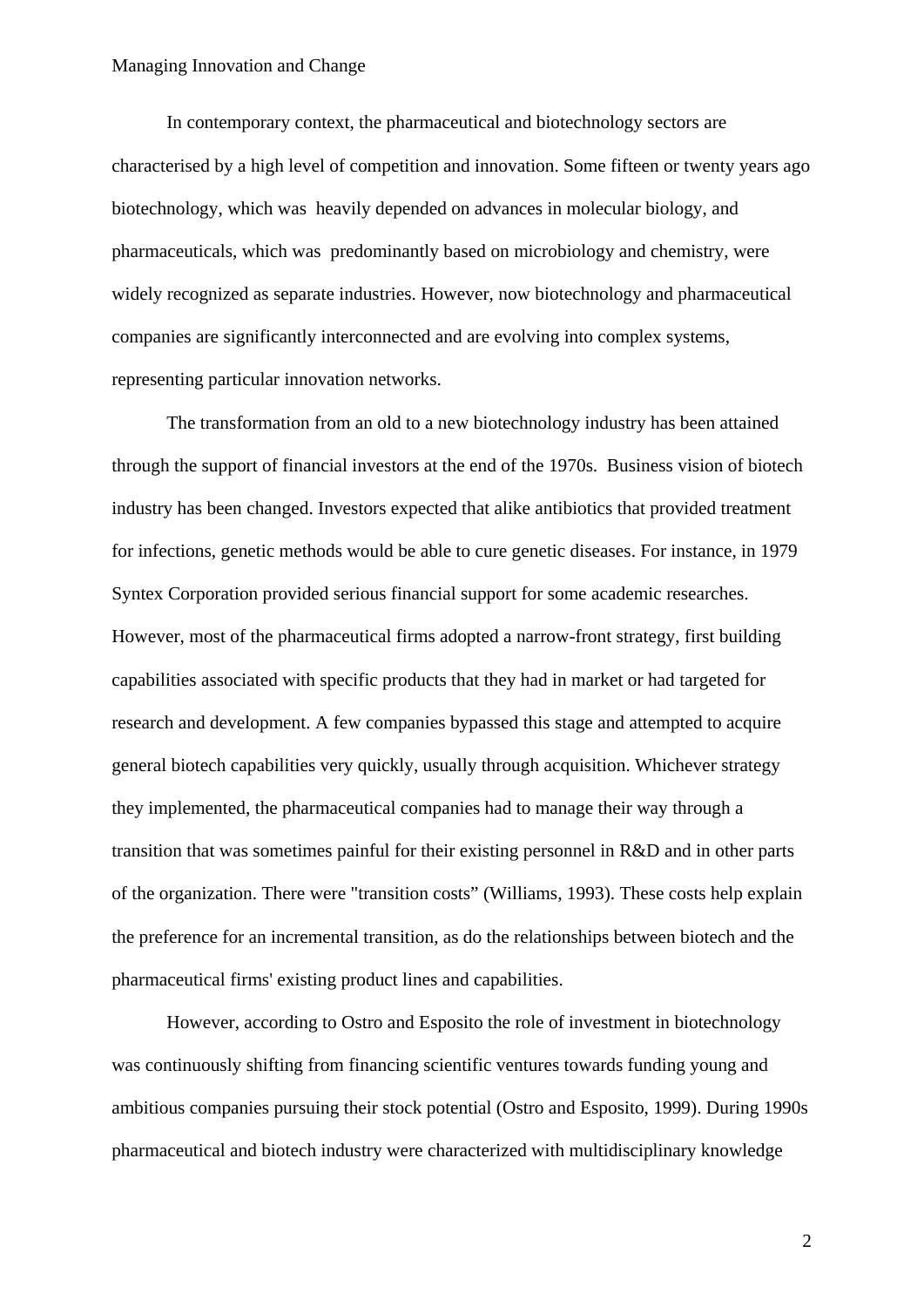development and innovation that has been derived from robotics, mechanics, computer industry, and of course biology and chemistry. Logically, large pharmaceutical companies started developing extensive collaborations in research and innovations.

Achilladelis and Antonakis (2001) conducted a historical study of the dynamics and tendencies of technological innovation in the pharmaceutical industry. As pharmaceutical companies developed subsequent generations of drugs, some large multinational corporations concentrated on product innovation and designed strategies based on high levels of R&D expenditures, horizontal diversification and vertical concentration. As pointed out by the researchers, all the major technological advancements of the last century have been attained via in-house capabilities. This trend significantly contributes to the continuous concentration effect experienced by large pharmaceutical firms. From this standpoint, pursuing increase in market share, major pharma companies undertake mergers and acquisitions. As the majority of specialists points out, particularly mergers and acquisitions are considered to be essential ways to obtain innovation capabilities and assuming control levers of any major technological changes within biotech industry. For instance, in the beginning of 90s, Swiss pharmaceutical giant Hoffmann-La Roche after creating a complex network of licensing and research agreements, embraced a new strategy that quickly moved the firm more deeply into the biotech field (Gambardella, 1884). In effect, Roche decided to transplant a generalized biotech capability through acquisition. It began by buying equity stakes in the biotechs with which it was collaborating, a relatively common element in the large firm/small firm alliances in this industry. But next, it broke the mold by purchasing a controlling (60%) share of the most successful of the biotech startups, Genentech. Meanwhile, the Swiss firm was spending between \$130 and \$140 million a year on its in-house capabilities in the new field. By the mid-1990s, it was becoming apparent that various kinds of collaborative arrangements between biotechs and pharmaceutical companies would continue to be an important feature of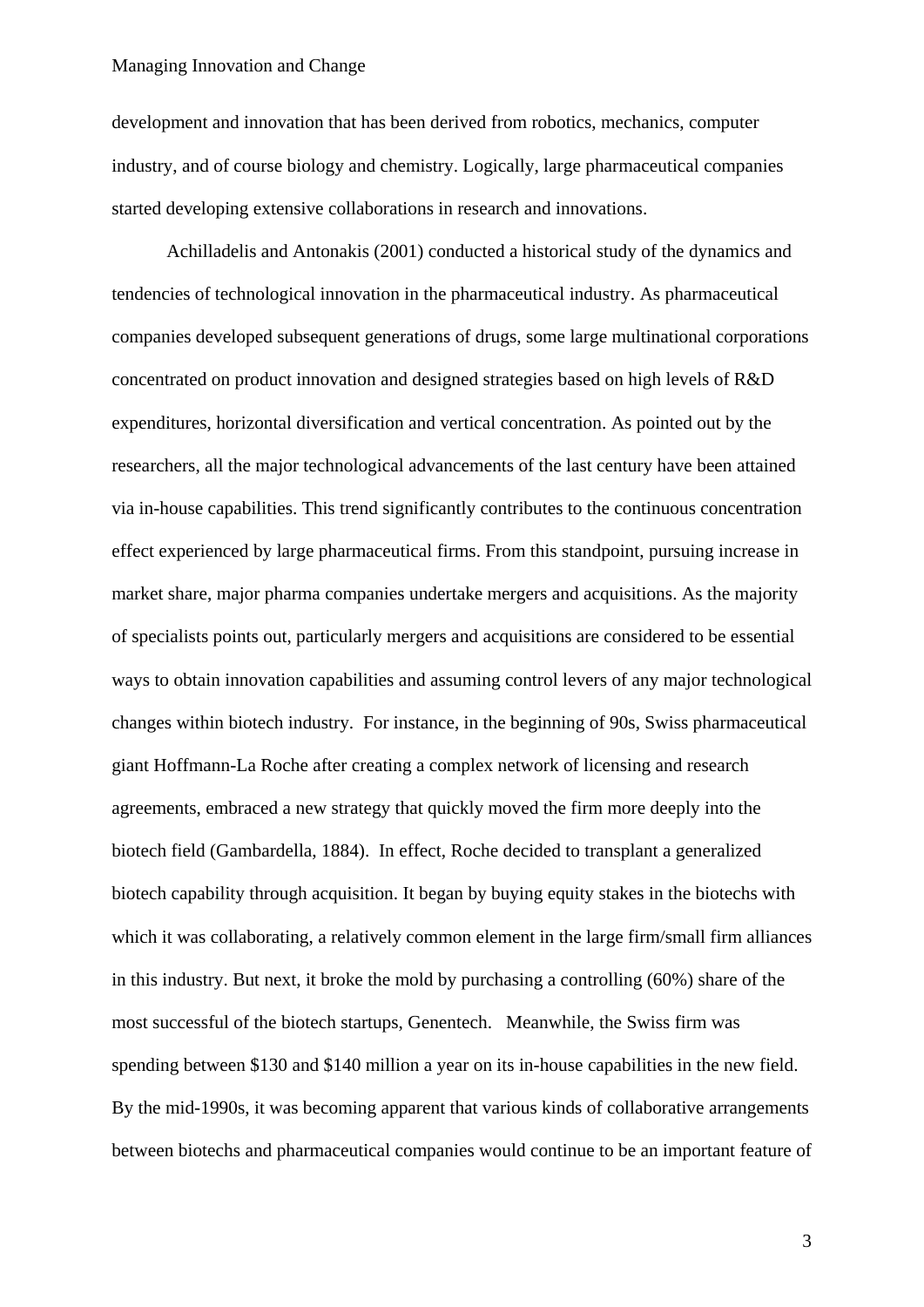the current long cycle of innovation in this industry. As Glaxo's director of corporate development explained, "No emerging or established pharmaceutical company is large enough, or smart enough to meet all of its knowledge needs in isolation." The front across which change was taking place in the biomedical sciences was so broad that even the largest pharmaceutical firms could no longer bring in-house all of the research capabilities they needed. Indeed, the "knowledge needs" were so pressing that they had given rise to a new subdiscipline, "bioinformatics," that combined genomic information with computer technology in order to make data more widely available to scientists (Saracevic & Kesselman, 1993).

One of the peculiar trends regarding innovation in pharmaceutical industry is that R&D represents a major determinant of company's competitiveness (McKelvey and Orsenigo, 2001). Simultaneously, large pharmaceutical firms transfer their R&D activities to so-called dedicated biotechnology firms, because they usually have higher innovative capabilities. Typical in several regards of the new pattern of R&D was the experience of the Merck Research Laboratories (MRL). While pursuing in-house research, the firm also worked with two biotech companies on alternative approaches to HIV prevention with a vaccine or treatment. One of the biotechs was Repligen, a Cambridge, Massachusetts, firm (founded in 1981) that specialized in efforts to develop treatments for cancer and inflammation, as well as AIDS. Later, Merck collaborated with MedImmune, Inc., a Maryland biotech, in an attempt to use that firm's monoclonal antibodies as a means of preventing HIV infection. The Merck/Repligen combination at first produced some promising results, but neither the vaccine research nor the explorations of monoclonal antibodies proved fruitful. Meanwhile, MRL's in-house research was successful in developing a novel antiretroviral therapy, Crixivan (indinavir). However, some researchers remained unconvinced with the results from such collaborations, because as Galambos and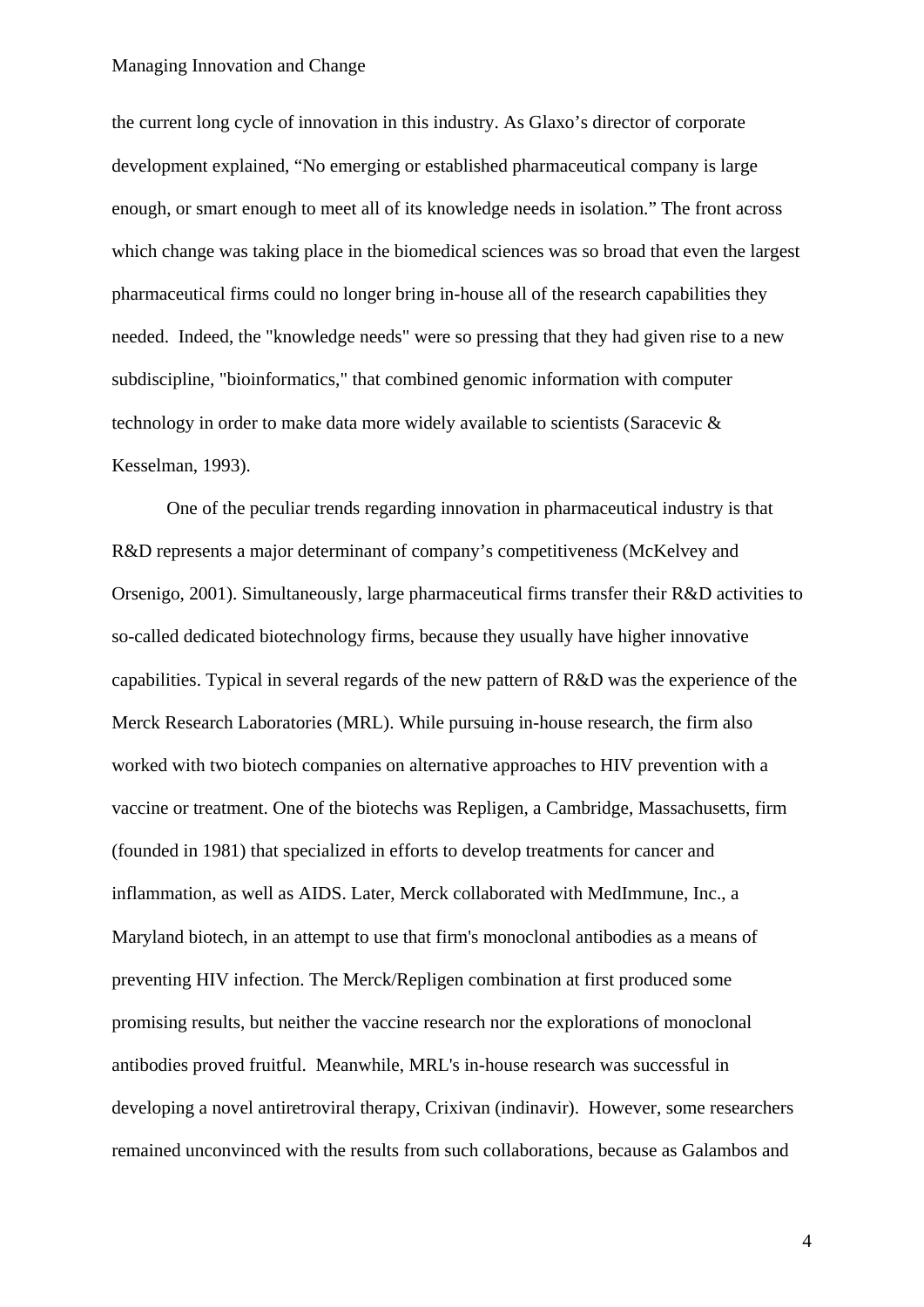Sturchio assert, "large pharma has no real absorptive capacity to completely benefit from a strategy of merging with dedicated biotechnology firms" (Galambos and Sturchio, 1998).

Opposing to the view of Galambos and Sturchio, other experts present several reasons to why large corporations successfully collaborate in innovation areas within one industry. According to some, the science base represents a magnet for information technology and biotechnology business. Colleges and universities with a high rate of generating significant innovations like University of California Medical School, San Francisco in medical research and Stanford in IT and biotechnology, can be considered as bases upon which commercialization of new knowledge is built. Logically, because scientific output represents an economic value it attracts both venture capital and pharmaceutical companies who have an interest in both utilizing the knowledge but also protecting their investment by placing their managers in the start-ups or acquired firms. In addition, small companies, especially in highly knowledge-driven industries, depend heavily on social capital (Cooke and Wills 1999). Therefore, small innovative firms benefit from intellectual, technological and social "spillovers" based on network collaborations with other entrepreneurs, other scientists, financiers and companies in the same industry and with comparable mindsets to themselves. According to Zucker et al (1998) in biotech and pharmaceutical industry proximity to potential knowledge-assets and opportunities for commercialization constitutes s a great stimulus to entrepreneurship, especially around "star" scientists or entrepreneurs.

Unlike Galambos and Sturchio or other opposing specialists, Teece (1989) in regard to biochemical industry offered a term of "strategic alliances" or alliances in which both parties, in this case large pharmaceutical company and start-up research laboratory share their complementary assets. In his interdisciplinary study Brewer et al. (1995) provides evidence that mentioned inter-organizational alliances differ from traditional hierarchical relationships, because exchanges are external to the companies, and simultaneously those exchanges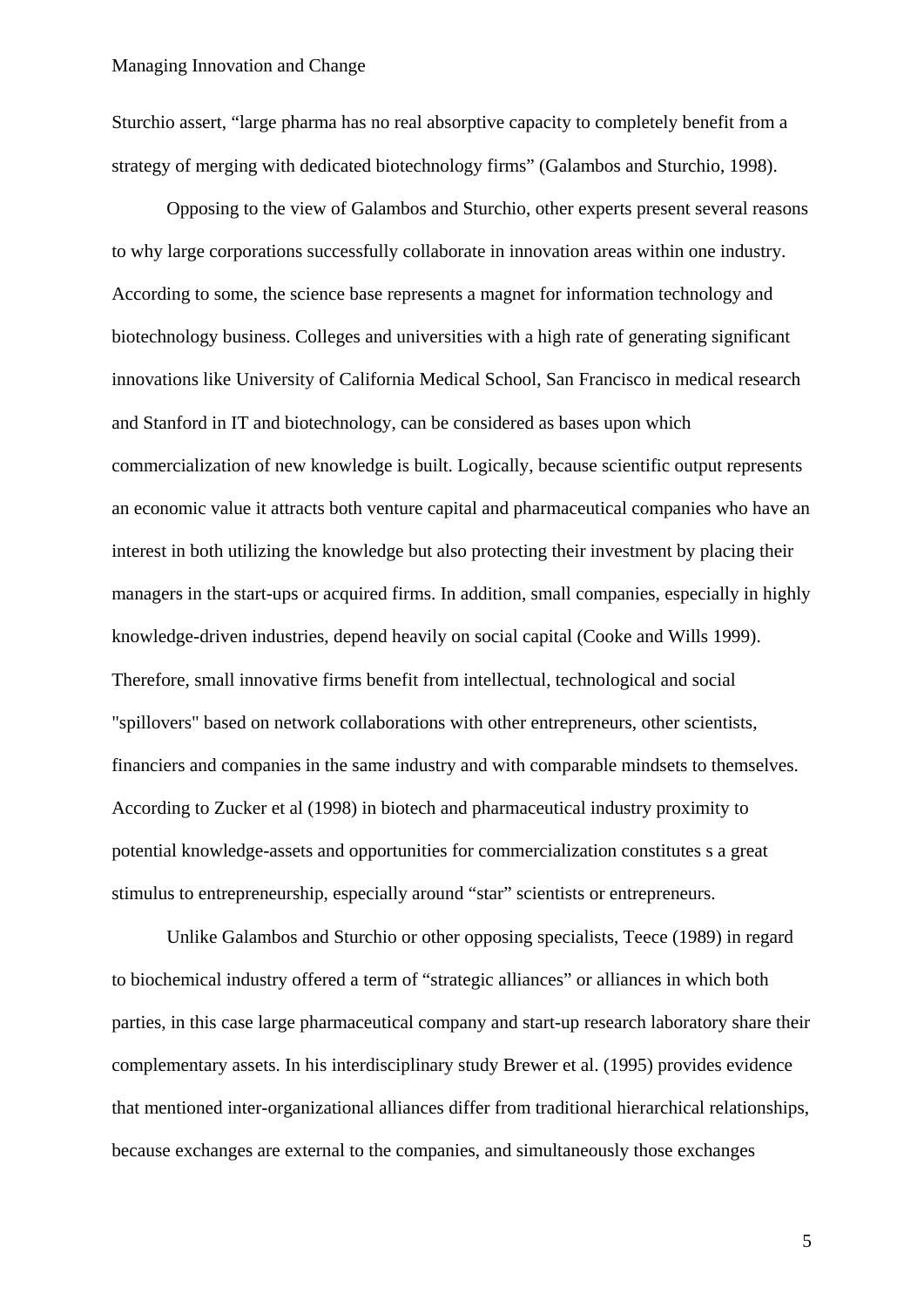constitute not only market relationships. Practically, legal contracting constitutes only a part of such processes: reciprocity, shared norms of trustworthy behavior, honesty in research appear and respect for individual property rights to be relevant components of these alliances, enhancing their flexibility, enabling companies to gain access to unique resources and reduce costs. According to Teece (1989) such alliances of innovation in pharmaceutical and biotech industry represent both explicit and implicit contractual activity. Furthermore, such networks are seen as a more powerful incentive for specialized companies to share their knowledge than integration through acquisition by established firms. In the latter case, it is likely that skilled employees, the key assets of the company, won't accept the new vertical organisation, and they may leave away; if the organisation has not already designed specific internal knowledge, such acquisition strategies may result in competence destruction.

Teece (1989) observations were largely based on the practical activities of SmithKline corporation as well as Eli Lilly in 80s. SmithKline-a firm some analysts had considered one of the weaker research organizations in the industry-used part of the profits from its blockbuster ulcer treatment, Tagamet, to push into new areas of immunology and into the field of recombinant DNA vaccines. SmithKline was able to bring out a recombinant hepatitis B vaccine in 1986 and was meanwhile working with Damon and Amgen on other biotech therapies. Johnson & Johnson used research contracts (with Immunomedics) and joint projects (with Amgen) as its bridge into genetic research, and by 1988, Pfizer was collaborating with four different biotech enterprises through licensing agreements, research contracts, and joint projects. After consolidating and expanding its in-house programs, the Upjohn Company also began to develop external links to biotechnology in the 1980s.

Many of the strongest European pharmaceutical firms adopted this strategy, seeking to develop their own capabilities across a relatively narrow front while working with biotech startups. The small, university-linked biotechs were at first almost entirely an American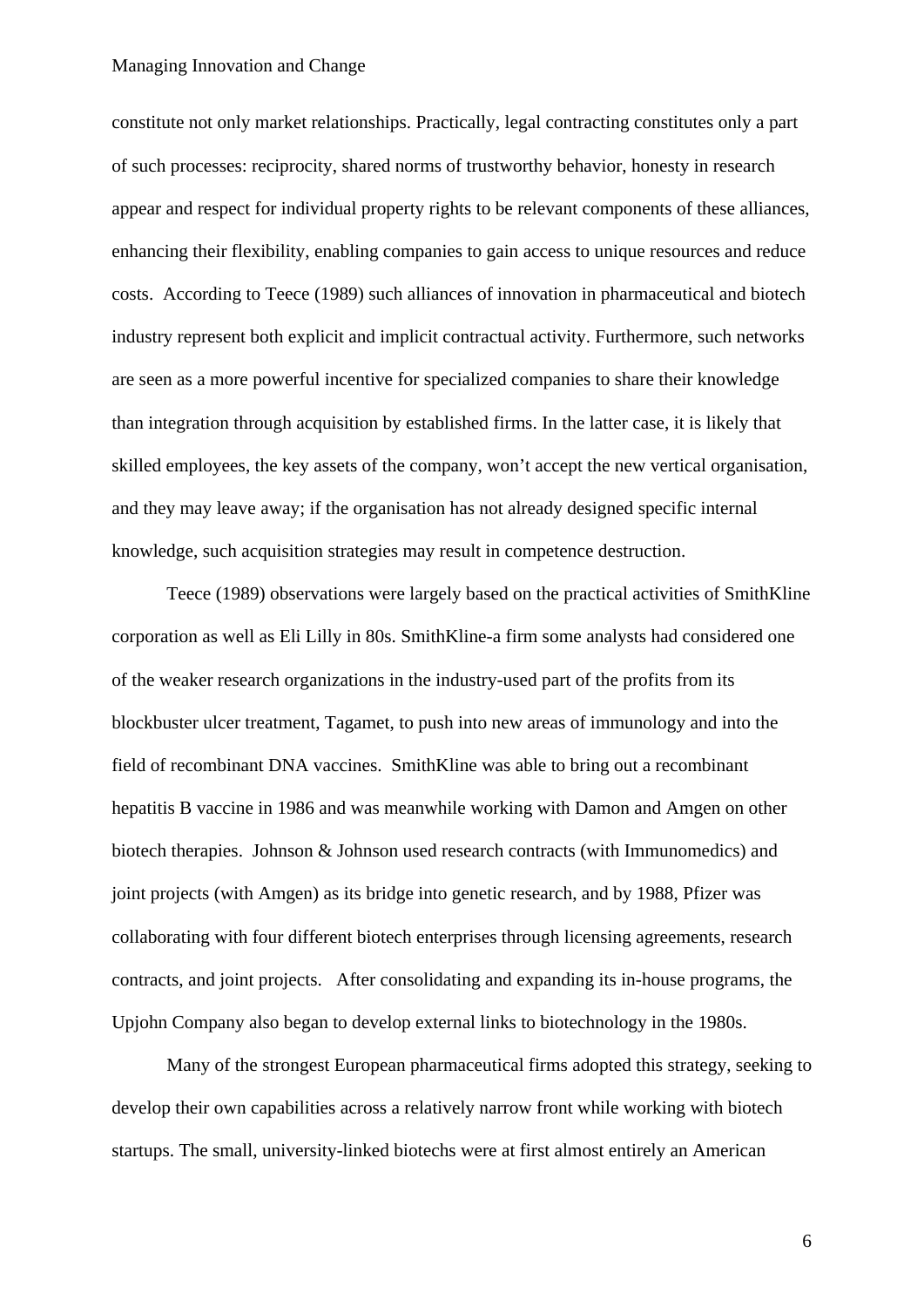phenomenon, and this gave the large U.S. pharmaceutical companies an initial advantage, as did the federal government's support for basic research in molecular genetics. But soon, European governments were attempting to close the widening biotech gap, hoping that government support would make up for the venture capital that was not available to their potential innovators. One of the interesting international hybrids was Biogen, a startup that was built on American science and that quickly expanded through licensing arrangements with several leading pharmaceutical firms. Biogen soon had operations in Germany, Switzerland, and Belgium. Schering-Plough, an American pharmaceutical company, collaborated with Biogen in the race to capture the anticipated global markets for interferon. To enhance and protect its access to Biogen's products and processes, Schering-Plough in the end bought a substantial equity position in Biogen, a practice that became increasingly popular in pharmaceuticals. The situation with Biogen and Schering-Plough illustrates the finding of study conducted by Lerner and Merger (1998), which identified 25 critical control rights in biotechnology innovation alliances, in particular those regarding alliance management (manufacturing, clinical trials), the control of intellectual property, determination of alliance scope, equity in R&D companies, seats in companies' boards.

From standpoint of human resource management, innovation in pharmaceutical industry in the light of all accompanied trends inevitably leads to outsourcing of labor (not associated with acquisitions or mergers). During 1999-2004, pharmaceutical firms increased the extent to which they outsourced R&D significantly. Developing economies of India, China and Singapore now play active roles in the industry, creating not only lower-cost sources of assistance but also potential future rivals for the large pharmaceutical companies. From the strategic point of view, any company's planning effort must answer the question of how this trend toward outsourcing will impact the industry in future.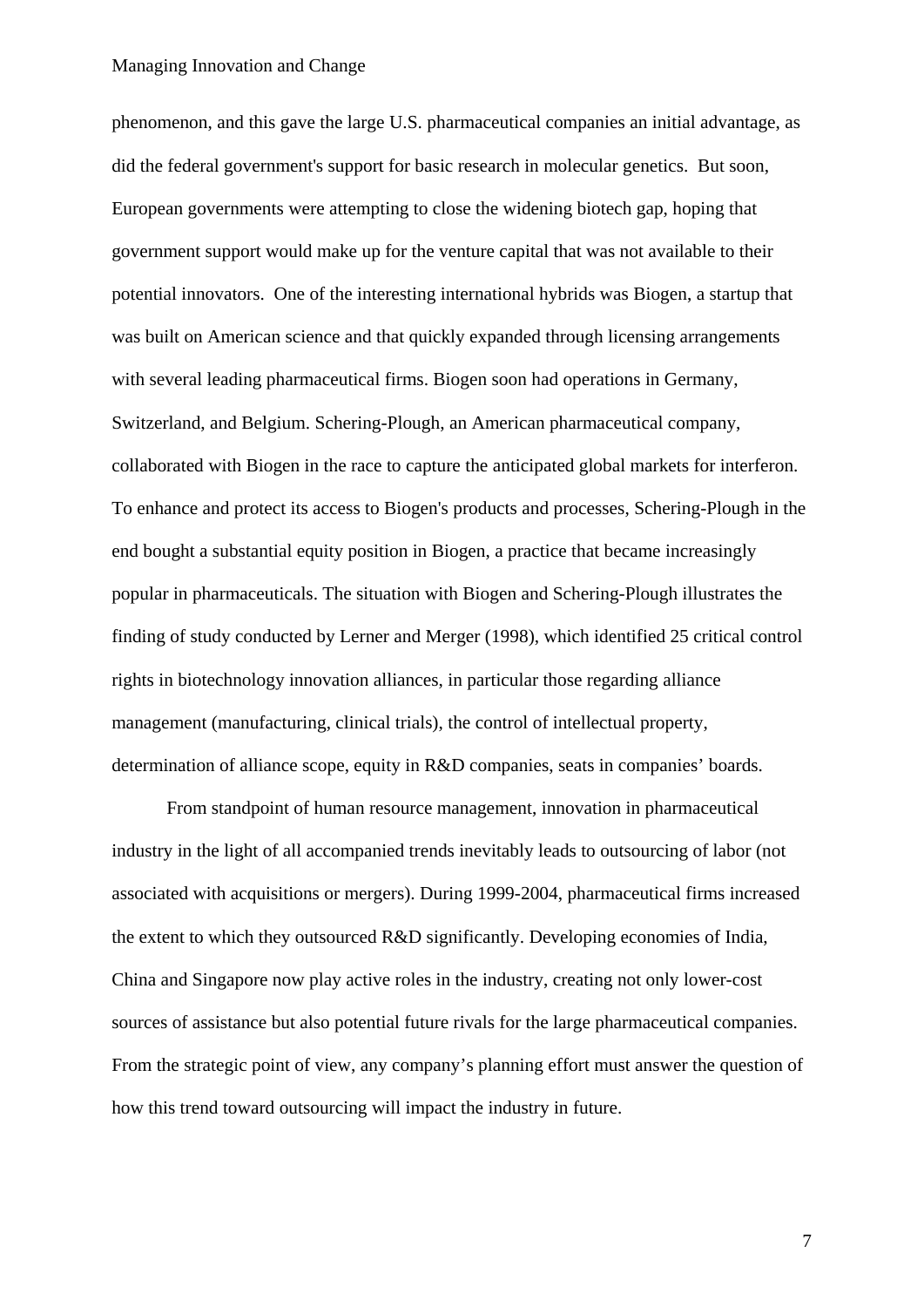## **Bibliography**

- 1. Achillaclelis, B. and Antonakis, N. 2001: The dynamics of technological innovation: the case of the pharmaceutical industry, Research Policy, 30: 535-588
- 2. Cooke, P and Wills, D. 1999: Small firms, social capital and the enhancement of business performance through innovation programmes, Small Business Economics, 13: 219-234
- 3. Galambos, L. and Sturchio, J. 1998: Pharmaceutical firms and the transition to biotechnology: a study in strategic innovation, Business History Review, 72(2): 250- 278
- 4. Gambardella 1984.Science and Innovation, Wall Street Journal, 18 Jan.
- 5. Lerner, J. and R.P. Merges 1998, The Control of Technology Alliances: An Empirical Analysis of The Biotechnology Industry, The Journal of Industrial Economics 46: 125-155.
- 6. McKelvey, M. and Orsenigo, L. 2001: Pharmaceuticals as a sectoral innovation system. ESSY Project, Basingstoke: Macmillan
- 7. Ostro, M.J. and Esposito, R.S. 1999: A rationale for consolidation among biotechnology microcaps, Nature-Biotechnology, 17 (May): 16-17
- 8. Saracevic T. and Kesselman M. 1993, Trends in Biotechnology Information and Networks: Implications for Policy, in Biotechnology: Trends, ed. George T. Tzotzos, New York
- 9. Teece, D.J.1989, Concorrenza e Cooperazione nelle Strategie di Sviluppo Tecnologico, Economia e Politica Industriale (64): 17-45
- 10. Williams Michael 1993. Biotechnology in the Drug Discovery Process: Strategic and Management Issues, Medicinal Research Reviews 13:4